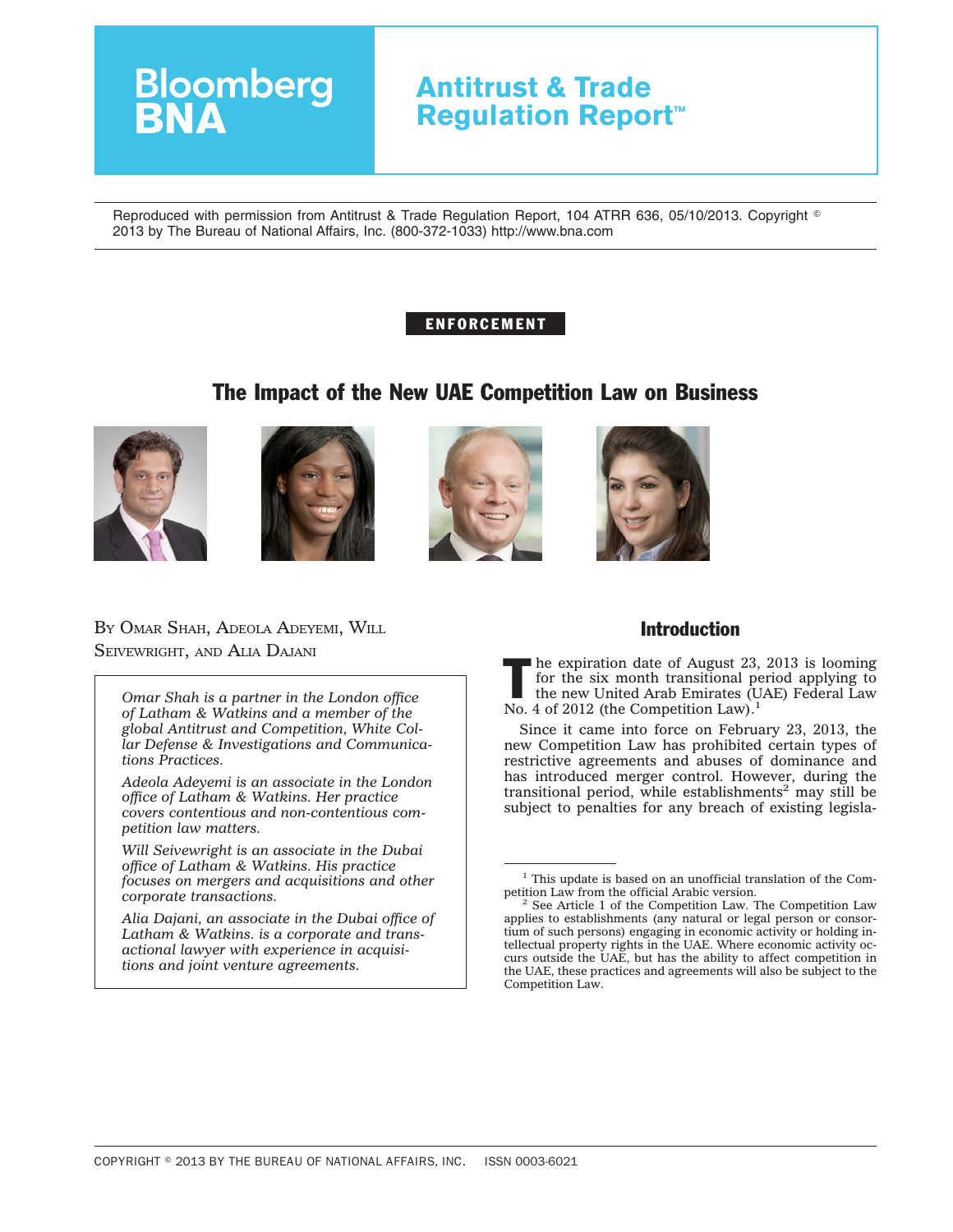tion on competition,<sup>3</sup> no penalties are likely to apply for non-compliance with the Competition Law. Given the risk of penalties from August 23, 2013, this article now sets out the essential elements of the new Competition Law and gives some guidance as to how it will impact businesses operating in, or planning transactions that may affect, the UAE.

### Getting Clarity on the Competition Law

The full impact of the Competition Law will only be clear once the implementing regulations (the Implementing Regulations) are published. The Implementing Regulations will be published sometime during the summer of 2013 and will provide more detail on a number of important points, including:

- $\blacksquare$  the jurisdictional thresholds and duration of the initial merger control review period;
- the scope of the *de minimis* exception applicable to certain restrictive agreements; and
- $\blacksquare$  the exemption procedure for certain restrictive agreements and/or practices of dominant establishments.

#### Affected Business Sectors

As can be seen from section 2 below, some of the largest business sectors in the UAE are excluded from the new Competition Law's scope of application. However, a number of sectors are still likely to be impacted including, for example, the construction industry which is the third largest sector of the economy after oil and trade. In particular, the restrictions on price-fixing and bid-rigging could be relevant in the construction sector where international experience has shown that competition authorities pay close attention to such practices.<sup>4</sup>

Bid-rigging occurs when businesses, that would otherwise be expected to compete, agree to raise prices or lower the quality of goods or services for purchasers who wish to acquire products or services through a bidding process.

#### Mandatory Merger Control Filing Requirement

One of the most important effects of the introduction of the new Competition Law is that it provides for a mandatory filing requirement and for transactions to be suspended pending clearance. UAE merger control analysis must therefore now be factored into the planning of international or domestic mergers.

Several key questions remain open: (i) jurisdictional thresholds – so far this appears to be a market share threshold, the level of which is as yet unspecified. Clearly, the level at which it is set will have a significant bearing on the practical impact of the new merger control regime; (ii) the precise definition and interpretation of the concept of control which currently appears very broad and may thus capture a wide range of transaction structures; and (iii) the timing of the initial (Phase I) review of a merger where no competition issues arise: this should normally be about one month to comply with international best practice and not unduly delay international transactions.

#### Complying with the Competition Law

Establishments whose operations in the UAE are subject to the Competition Law must now ensure that they are fully compliant with the legislation when the transitional period expires on August 23, 2013. Practical steps that establishments can take at this stage include:

- $\blacksquare$  in the context of mergers and acquisitions, consider the potential for making a notification in the UAE and the need for inserting an appropriate condition precedent in sale and purchase agreements regarding such a notification;
- $\blacksquare$  review all existing agreements and practices to ensure compatibility with the Competition Law;
- $\blacksquare$  ensure that all new agreements are negotiated and concluded on terms that comply with the Competition Law; and
- $\blacksquare$  more generally, ensure that there are robust Competition Law compliance policies in place – this includes training staff as to the dos and donts going forward.

### Scope of Application

#### State-Owned Entities Excluded

The actions of federal and local governments, and any state-owned establishments are expressly excluded from the application of the Competition Law. <sup>5</sup> This exception is broadly defined and encompasses any entity acting upon the authority of federal or local government as well as entities owned or controlled by federal or local government. The Competition Law however, does not specify the level of government control (or whether such establishments have been granted special or exclusive rights) required in order for the exemption to apply.

#### Small and Medium Establishments Excluded

Small and medium establishments (SMEs) are excluded from the application of the Competition Law. <sup>6</sup> The term ''SME'' has not yet been defined.

#### Excluded Sectors

A number of sectors have been carved out from the scope of the application of the Competition Law, including some of the most prominent in the UAE: telecommunications, financial services, cultural activities (readable, audio and visual), pharmaceutical, utilities, waste disposal, transportation, oil and gas, as well as postal services.

These sectors are primarily those subject to separate sector-specific regulatory regimes.

<sup>&</sup>lt;sup>3</sup> Federal Law No. 4 of 1979 (Suppression of Fraud in Commercial Transactions Law), contains some provisions on competition issues, but those provisions relate more to fair dealing in commodities. Federal Law No. 24 of 2006 and its executive regulations (Consumer Protection Law and Regulations) grant the Consumer Protection Department the power to take appropriate action against monopolistic practices, however the remainder of the pro-

<sup>&</sup>lt;sup>4</sup> See for example the UK Office of Fair Trading's investigation<br>bid-rigging in the construction industry (http:// into bid-rigging in the construction industry [\(http://](http://www.oft.gov.uk/shared_oft/business_leaflets/general/CE4327-04_Decision) [www.oft.gov.uk/shared\\_oft/business\\_leaflets/general/CE4327-04\\_](http://www.oft.gov.uk/shared_oft/business_leaflets/general/CE4327-04_Decision) [Decision\)](http://www.oft.gov.uk/shared_oft/business_leaflets/general/CE4327-04_Decision)

<sup>5</sup> Competition Law, Article 4(2).

 $6$  Ibid., Article 4(3).

<sup>&</sup>lt;sup>7</sup> Ibid., Article  $4(1)$  and the appendix to the Competition Law.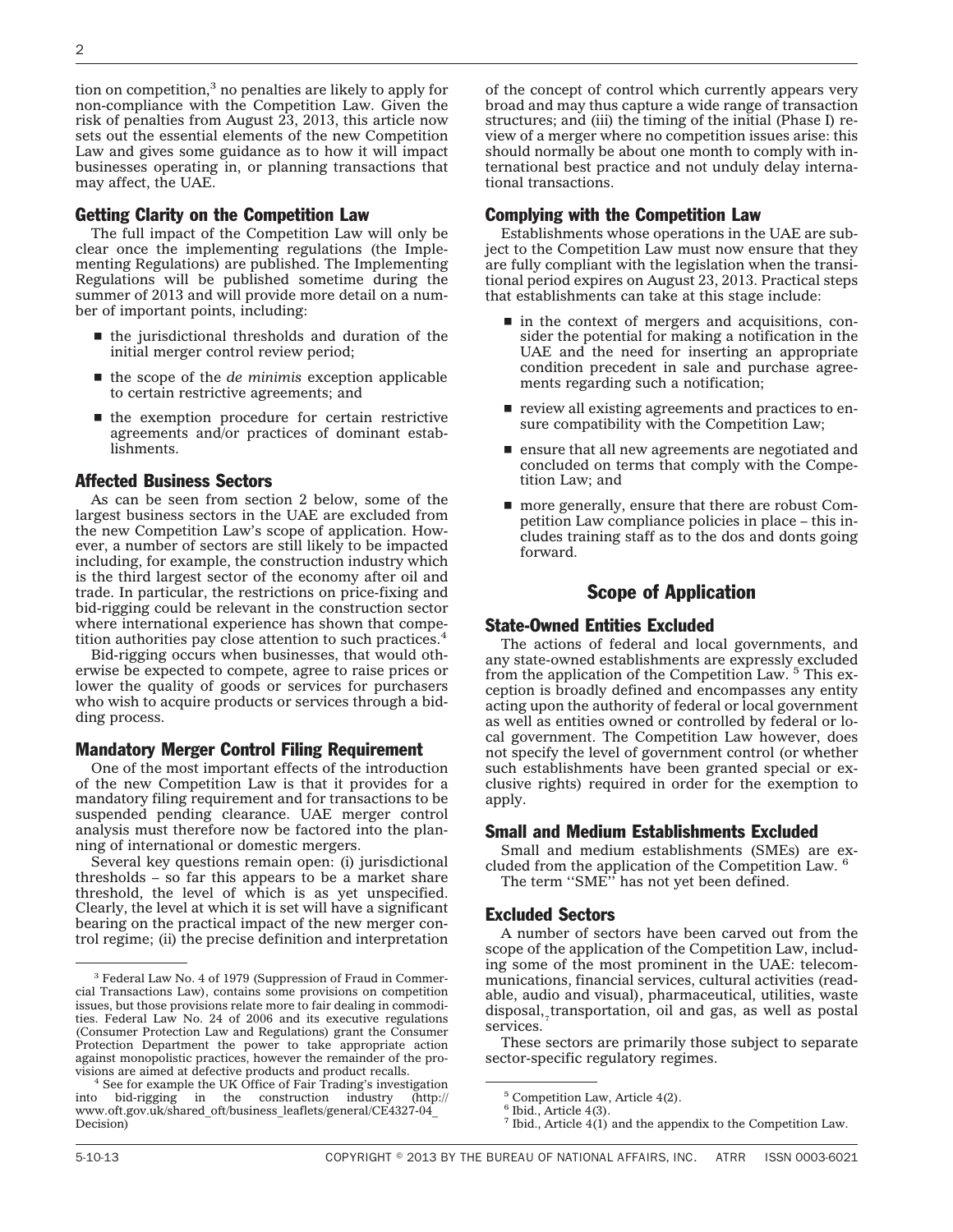#### Implementation and Enforcement

The UAE Cabinet (the Cabinet) is the executive body responsible for introducing and approving the Competition Law and has responsibility for determining the various thresholds that need to be set. The Cabinet is also charged with issuing the Implementing Regulations in due course. The Competition Law provides for the establishment of a Competition Regulation Committee (the Committee). The Committee is charged with proposing policy and legislation for the protection of competition, considering issues, making recommendations on exempting restrictive agreements or dominant market practices and preparing annual reports.<sup>9</sup> The Committee will be chaired by the Deputy Minister of Economy (the Minister). However, the Ministry of Economy (the MoE ), is the body responsible for implementing, monitoring and enforcing the provisions of the Competition Law.<sup>10</sup>

Resolutions issued by the Minister in accordance with the Competition Law can e appealed to the competent UAE court within 60 days of notification of the resolution

# Overview of Law — Similarities to EU **Structure**

The structure of the Competition Law is similar to the regime in the European Union (EU) in that it broadly covers three distinct areas: (i) merger control, (ii) restrictive agreements, and (iii) abuse of dominance. The provisions on restrictive agreements and abuse of dominance are similar to the equivalent EU provisions: Articles 101 and 102 of the Treaty on the Functioning of the European Union (TFEU). Given the similarities between the two sets of provisions, EU case law on Articles 101 and 102 TFEU may provide useful insights into the likely application of the equivalent provisions of the Competition Law.

#### Merger Control

The Competition Law provides that a notification must be made to the MoE in writing at least 30 days prior to completion where an as yet unspecified market share threshold is met.<sup>12</sup> Clarification of the jurisdictional threshold is a key point the Implementing Regulations must address.

The concept of an economic concentration covers transactions such as mergers, or acquisitions of assets, proprietary rights, usufruct or shares that enable one entity (or a consortium of entities) to control, whether directly or indirectly, the other entity. The Competition Law does not contain a more precise definition of control. The concept of an economic concentration thus currently appears broad enough to capture for example joint venture arrangements.<sup>13</sup>

The regime suspends mergers that constitute economic concentrations subject to the notification requirement until:

- $\blacksquare$  a ministerial resolution is issued clearing the transaction; or
- $\blacksquare$  after the expiration of 90 days (Phase I) from the date of submission of the notification (this 90 day period may be extended by an additional 45 days, for example, where the MoE has requested further information).14

The timetable for the issuance of ministerial resolutions clearing mergers where no competition issues arise still needs to be clarified – international best practice is for such periods to last no longer than four weeks, so as not to delay the implementation of international transactions unduly.

The substantive test for the assessment of mergers under the Competition Law is whether or not the merger will affect competition negatively or whether it will result in a positive economic impact that exceeds any negative impact on competition.<sup>15</sup>

The Minister has the ability to revoke a clearance decision where, post-clearance, it emerges that: the circumstances under which the clearance was granted no longer exist, the parties have breached any conditions attached to the clearance decision or the clearance was granted on the basis of misleading or incorrect information.<sup>16</sup>

#### Restrictive Agreements

The Competition Law bars restrictive agreements. Prohibited restrictive agreements include but are not limited to, those that fix prices, rig bids, divide markets, allocate customers, preclude or impede entry into a business or business activity, refuse purchases from, or supplies to, another firm, limit the free flow of goods or services in a relevant market, limit terms of sale or purchase, or prohibit or limit production, development, distribution, marketing or other investments. $1$ 

The Competition Law provides for a *de minimis* exception to the prohibition on restrictive agreements (with the exception of price-fixing or market partitioning arrangements), based on the combined market share of the parties subject to the agreement. However, the *de minimis* exception is not explained further in the Competition Law.18

## Use of a Market Dominant Position to Restrict Competition

The Competition Law prohibits the use of a dominant position in a market to restrict competition. Actions that can constitute an abuse of dominance include but are not limited to: imposing resale price terms, predatory pricing, discriminatory pricing, refusing to deal, compelling others not to deal, restricting supply, conditioning the sale of a good or service on the purchase of another good or service, disseminating false information about products or prices as well as artificially increasing or decreasing quantities in a market.<sup>19</sup>

The Competition Law does not indicate what market share threshold is likely to indicate dominance – this will be set by the Cabinet. The Cabinet is empowered to

<sup>8</sup> Ibid., Article 12.

 $<sup>9</sup>$  Ibid., Article 13.<br> $<sup>10</sup>$  Ibid., Article 14.</sup></sup>

<sup>&</sup>lt;sup>11</sup> Ibid., Article 27. 12 This percentage is to be determined by the Cabinet – it is expected that this will be contained in theImplementing Regulations. <sup>13</sup> Ibid., Article 1.

<sup>&</sup>lt;sup>14</sup> Ibid., Article 10(2). <sup>15</sup> Competition Law Article 11.<br><sup>15</sup> Ibid., Articles 8(7) and 11(2). <sup>17</sup> Ibid., Article 5. 18<br><sup>18</sup> Ibid., Article 5. 19 Ibid., Article 6.